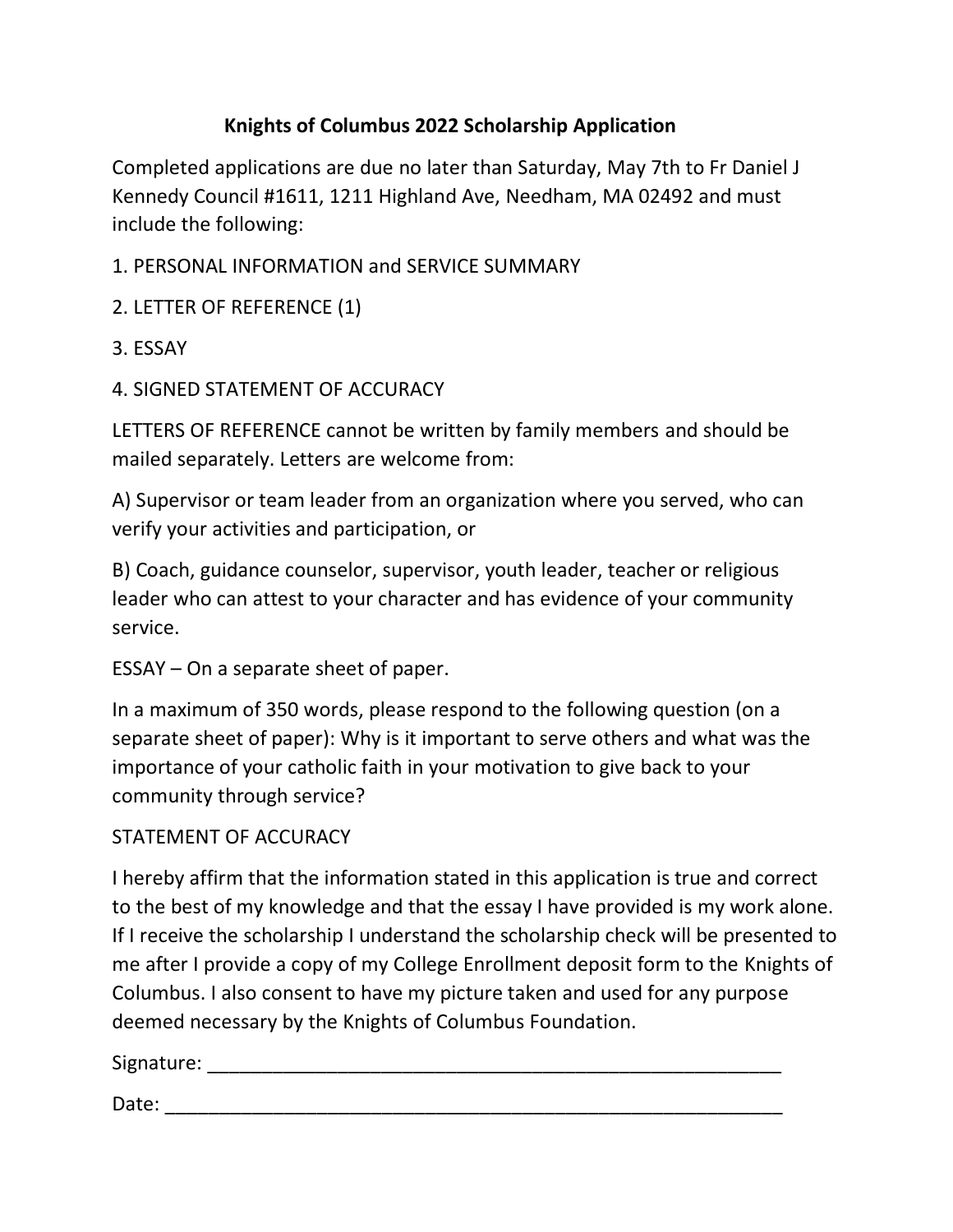## PERSONAL INFORMATION

| If known at this time, name of college or university you plan to attend: |
|--------------------------------------------------------------------------|
| List athletic, part-time employment or extracurricular activities:       |

List your personal interests, talents, awards, honors, or other accomplishments:

Is there any other information we should know: